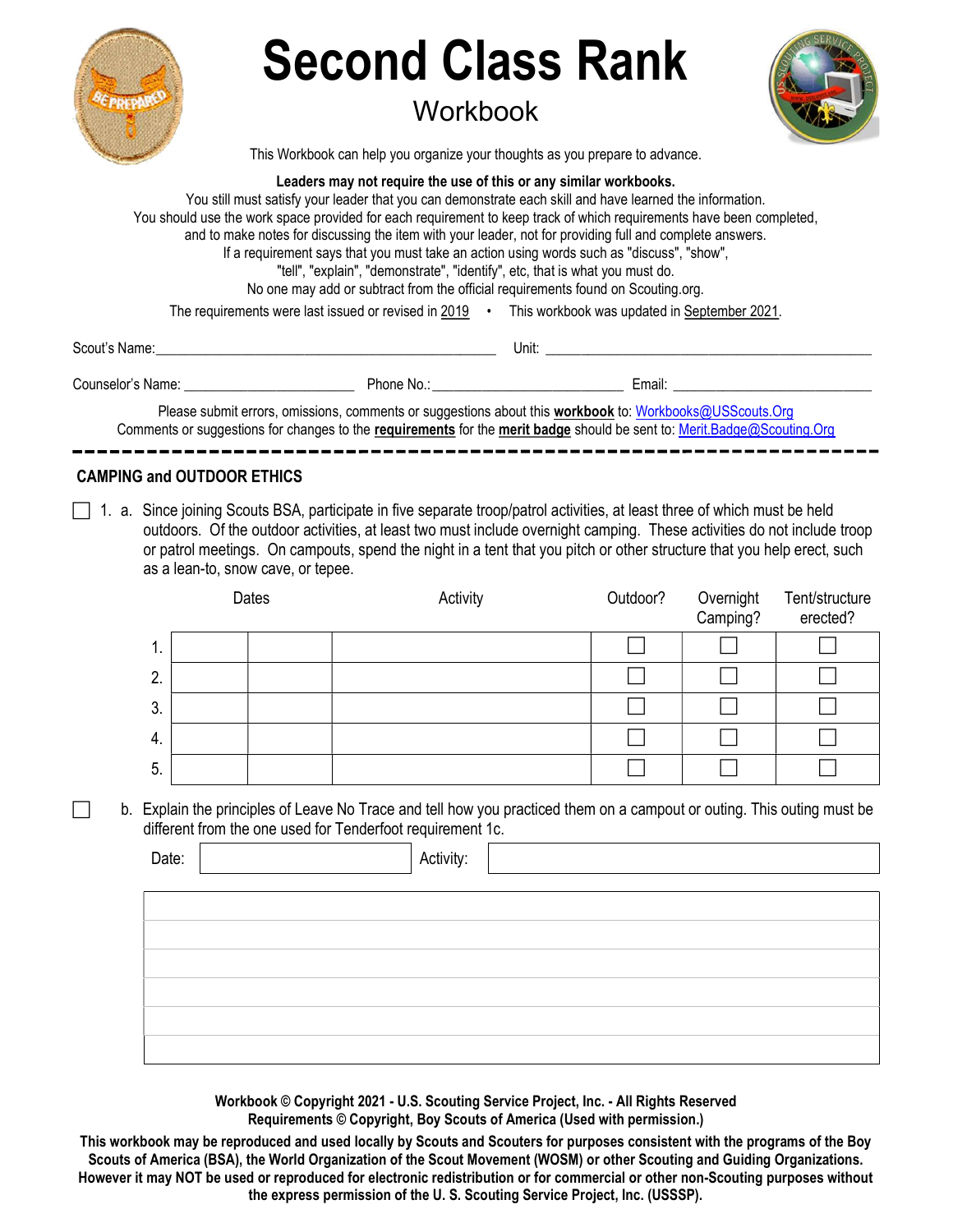c. On one of these campouts, select a location for your patrol site and recommend it to your patrol leader, senior patrol leader, or troop guide.

Explain what factors you should consider when choosing a patrol site and where to pitch a tent.

### COOKING and TOOLS

The requirements for Cooking merit badge include the following note immediately before requirements 4, 5, & 6.

Note: The meals prepared for Cooking merit badge requirements 4, 5, and 6 will count only toward fulfilling those requirements and will not count toward rank advancement or other merit badges. Meals prepared for rank advancement or other merit badges may not count toward the Cooking merit badge. You must not repeat any menus for meals actually prepared or cooked in requirements 4, 5, and 6.

Therefore, The meals prepared for Second Class rank requirement 2e may not count toward Cooking merit badge, requirements 4, 5, or 6. Meals prepared for Cooking merit badge requirements 4, 5, and 6 may not count toward Second Class rank requirement 2e.

2. a. Explain when it is appropriate to use a fire for cooking or other purposes and when it would not be appropriate to do so.

b. Use the tools listed in Tenderfoot requirement 3d to prepare tinder, kindling, and fuel wood for a cooking fire.

c At an approved outdoor location and time, use the tinder, kindling, and fuel wood from Second Class requirement 2b to demonstrate how to build a fire. Unless prohibited by local fire restrictions, light the fire. After allowing the flames to burn safely for at least two minutes, safely extinguish the flames with minimal impact to the fire site.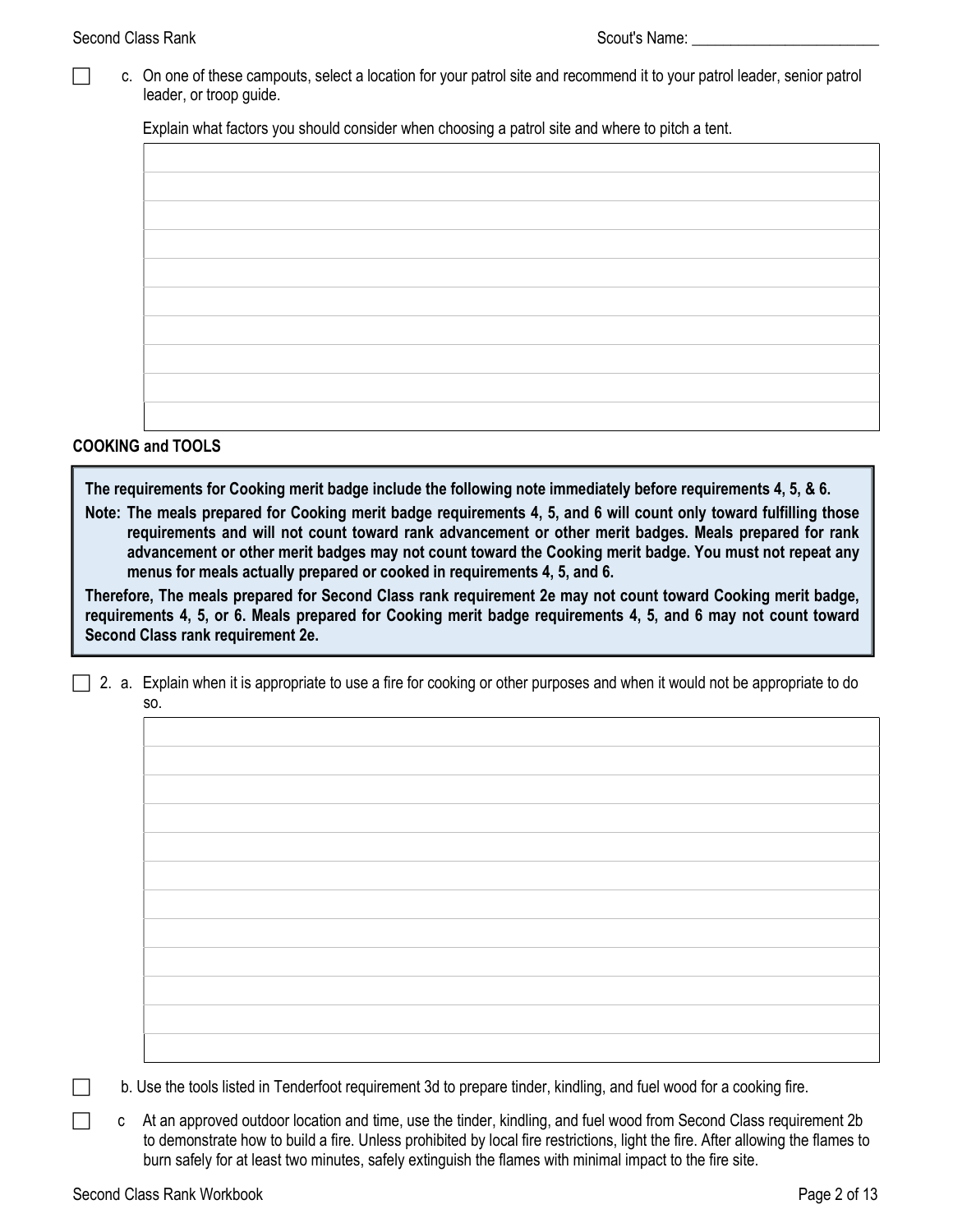|  |                    | d. Explain when it is appropriate to use a lightweight stove and when it is appropriate to use a propane stove. |
|--|--------------------|-----------------------------------------------------------------------------------------------------------------|
|  |                    |                                                                                                                 |
|  |                    |                                                                                                                 |
|  |                    |                                                                                                                 |
|  |                    |                                                                                                                 |
|  |                    |                                                                                                                 |
|  |                    |                                                                                                                 |
|  |                    |                                                                                                                 |
|  |                    |                                                                                                                 |
|  |                    |                                                                                                                 |
|  |                    |                                                                                                                 |
|  |                    |                                                                                                                 |
|  |                    |                                                                                                                 |
|  |                    | Set up a lightweight stove or propane stove., Light the stove, unless prohibited by local fire restrictions.    |
|  |                    | Describe the safety procedures for using these types of stoves.                                                 |
|  |                    |                                                                                                                 |
|  |                    |                                                                                                                 |
|  |                    |                                                                                                                 |
|  |                    |                                                                                                                 |
|  |                    |                                                                                                                 |
|  |                    |                                                                                                                 |
|  |                    |                                                                                                                 |
|  | nutritional model. | e. On one campout, plan and cook one hot breakfast or lunch, selecting foods from MyPlate or the current USDA   |
|  | Date:              | Meal cooked:                                                                                                    |
|  | Menu:              |                                                                                                                 |
|  |                    |                                                                                                                 |
|  |                    |                                                                                                                 |
|  |                    |                                                                                                                 |
|  |                    |                                                                                                                 |
|  |                    |                                                                                                                 |
|  |                    | Explain the importance of good nutrition.                                                                       |
|  |                    |                                                                                                                 |
|  |                    |                                                                                                                 |
|  |                    |                                                                                                                 |
|  |                    |                                                                                                                 |
|  |                    |                                                                                                                 |
|  |                    |                                                                                                                 |
|  |                    |                                                                                                                 |
|  |                    |                                                                                                                 |
|  |                    |                                                                                                                 |
|  |                    | Demonstrate how to transport, store, and prepare the foods you selected.                                        |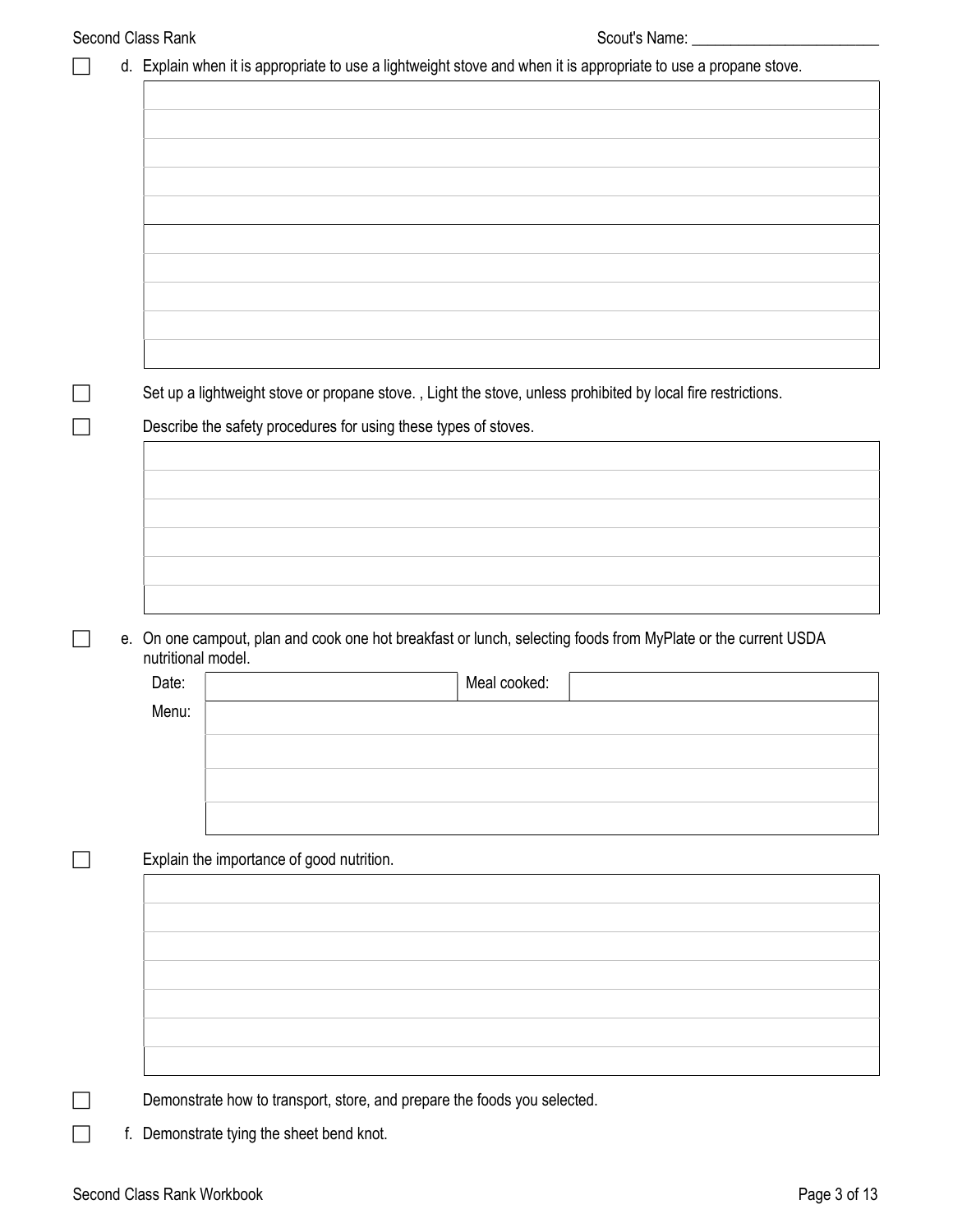|        | Describe a situation in which you would use this knot. |             |                                                                                                                                                                                                                                     |
|--------|--------------------------------------------------------|-------------|-------------------------------------------------------------------------------------------------------------------------------------------------------------------------------------------------------------------------------------|
|        |                                                        |             |                                                                                                                                                                                                                                     |
|        |                                                        |             |                                                                                                                                                                                                                                     |
|        |                                                        |             |                                                                                                                                                                                                                                     |
|        |                                                        |             |                                                                                                                                                                                                                                     |
|        |                                                        |             |                                                                                                                                                                                                                                     |
|        |                                                        |             |                                                                                                                                                                                                                                     |
|        |                                                        |             |                                                                                                                                                                                                                                     |
|        |                                                        |             |                                                                                                                                                                                                                                     |
|        |                                                        |             |                                                                                                                                                                                                                                     |
|        |                                                        |             |                                                                                                                                                                                                                                     |
|        |                                                        |             |                                                                                                                                                                                                                                     |
|        |                                                        |             |                                                                                                                                                                                                                                     |
|        |                                                        |             |                                                                                                                                                                                                                                     |
|        |                                                        |             |                                                                                                                                                                                                                                     |
|        |                                                        |             |                                                                                                                                                                                                                                     |
|        |                                                        |             |                                                                                                                                                                                                                                     |
|        |                                                        |             |                                                                                                                                                                                                                                     |
|        |                                                        | Meaning     |                                                                                                                                                                                                                                     |
|        |                                                        |             |                                                                                                                                                                                                                                     |
|        |                                                        |             |                                                                                                                                                                                                                                     |
| 1.     |                                                        |             |                                                                                                                                                                                                                                     |
| 2.     |                                                        |             |                                                                                                                                                                                                                                     |
|        |                                                        |             |                                                                                                                                                                                                                                     |
| 3.     |                                                        |             |                                                                                                                                                                                                                                     |
|        |                                                        |             |                                                                                                                                                                                                                                     |
| 4.     |                                                        |             |                                                                                                                                                                                                                                     |
|        |                                                        |             |                                                                                                                                                                                                                                     |
| 5.     |                                                        |             |                                                                                                                                                                                                                                     |
|        |                                                        |             |                                                                                                                                                                                                                                     |
|        | parent or guardian. <sup>2</sup>                       |             | b. Using a compass and map together, take a 5-mile hike (or 10 miles by bike) approved by your adult leader and your                                                                                                                |
| Date:  |                                                        | Destination |                                                                                                                                                                                                                                     |
| Route: |                                                        |             |                                                                                                                                                                                                                                     |
|        |                                                        |             |                                                                                                                                                                                                                                     |
|        |                                                        |             |                                                                                                                                                                                                                                     |
|        |                                                        |             |                                                                                                                                                                                                                                     |
|        |                                                        |             |                                                                                                                                                                                                                                     |
|        |                                                        |             |                                                                                                                                                                                                                                     |
|        | <b>NAVIGATION</b>                                      | Symbol      | Demonstrate tying the bowline knot.<br>Describe a situation in which you would use this knot.<br>3. a. Demonstrate how a compass works and how to orient a map.<br>Use a map to point out and tell the meaning of five map symbols. |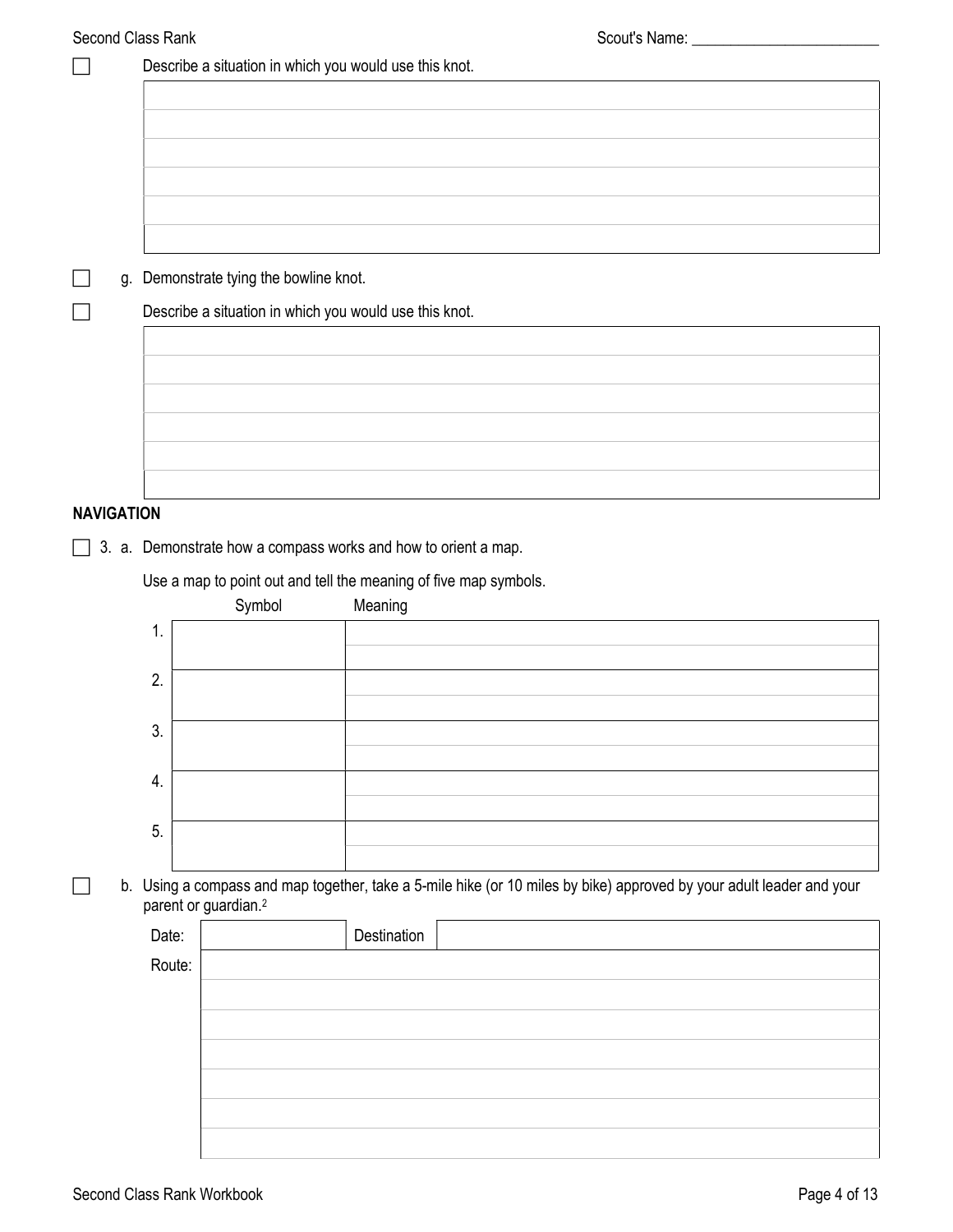|               |        |        | c. Describe some hazards or injuries that you might encounter on your hike and what you can do to help prevent them. <sup>2</sup>                                                                                                     |
|---------------|--------|--------|---------------------------------------------------------------------------------------------------------------------------------------------------------------------------------------------------------------------------------------|
|               |        |        |                                                                                                                                                                                                                                       |
|               |        |        |                                                                                                                                                                                                                                       |
|               |        |        |                                                                                                                                                                                                                                       |
|               |        |        |                                                                                                                                                                                                                                       |
|               |        |        |                                                                                                                                                                                                                                       |
| <b>NATURE</b> |        |        | d. Demonstrate how to find directions during the day and at night without using a compass or an electronic device.                                                                                                                    |
| 4.            | taken. |        | Identify or show evidence of at least 10 kinds of wild animals (such as birds, mammals, reptiles, fish, or mollusks)<br>found in your local area or camping location. You may show evidence by tracks, signs, or photographs you have |
|               |        | Animal | Evidence                                                                                                                                                                                                                              |
|               | 1.     |        |                                                                                                                                                                                                                                       |
|               | 2.     |        |                                                                                                                                                                                                                                       |
|               | 3.     |        |                                                                                                                                                                                                                                       |
|               | 4.     |        |                                                                                                                                                                                                                                       |
|               | 5.     |        |                                                                                                                                                                                                                                       |
|               | C      |        |                                                                                                                                                                                                                                       |

| O.      |  |
|---------|--|
| 6.      |  |
| . .     |  |
| o<br>о. |  |
| 9.      |  |
| 10.     |  |

# AQUATICS

- $\Box$  5. a. Tell what precautions must be taken for a safe swim.
- b. Demonstrate your ability to pass the BSA beginner test: Jump feetfirst into water over your head in depth, level off and swim 25 feet on the surface, stop, turn sharply, resume swimming, then return to your starting place.<sup>3</sup>
- c. Demonstrate water rescue methods by reaching with your arm or leg, by reaching with a suitable object, and by throwing lines and objects.
- d. Explain why swimming rescues should not be attempted when a reaching or throwing rescue is possible. Explain why and how a rescue swimmer should avoid contact with the victim.<sup>3</sup>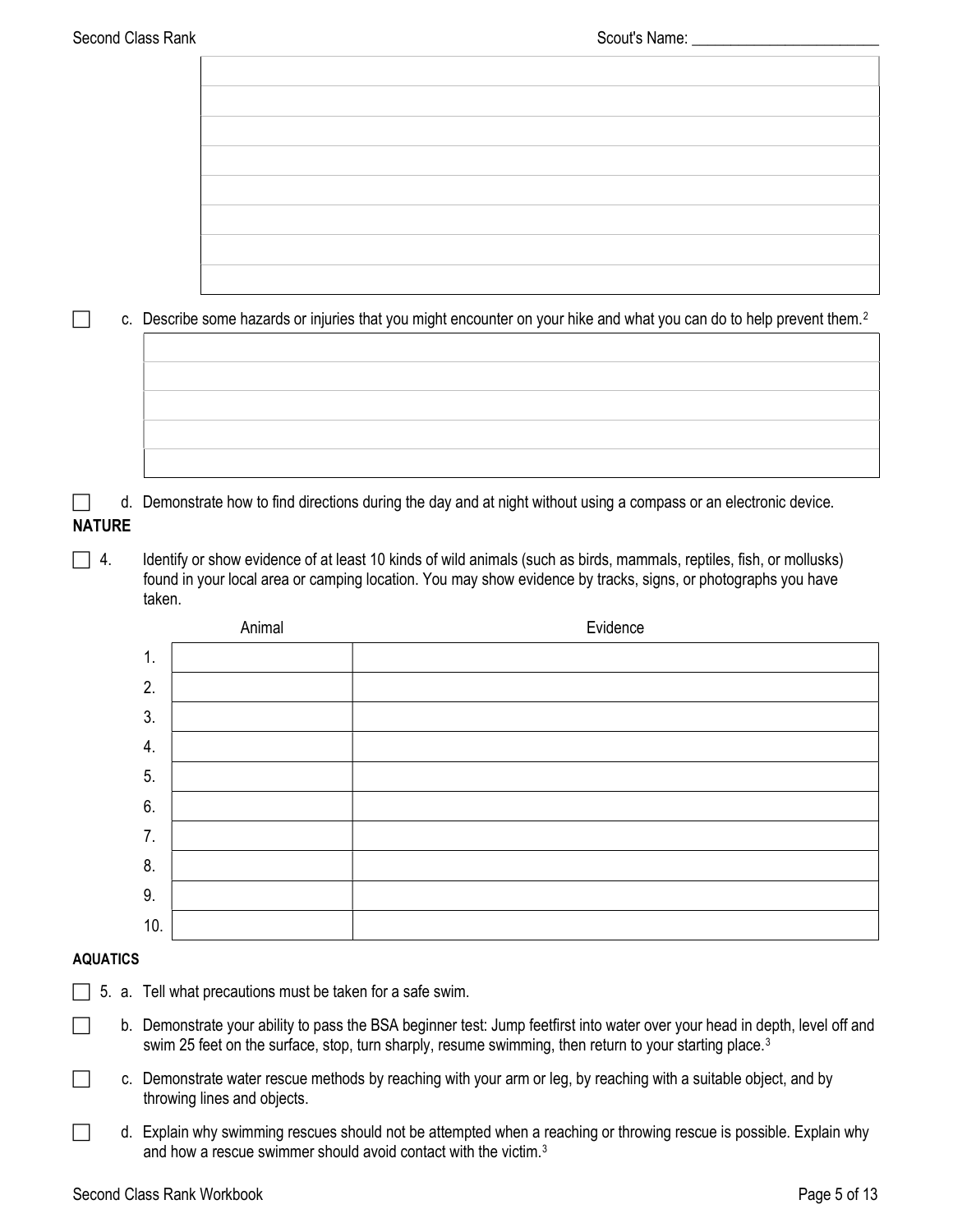| Second Class Rank |  |
|-------------------|--|
|                   |  |

|           | FIRST AID AND EMERGENCY PREPAREDNESS                       |                                                                                                                         |
|-----------|------------------------------------------------------------|-------------------------------------------------------------------------------------------------------------------------|
|           | 6. a. Demonstrate first aid for the following:             |                                                                                                                         |
| $\bullet$ | Object in the eye                                          |                                                                                                                         |
|           | Bite of a warm-blooded animal                              |                                                                                                                         |
|           | Puncture wounds from a splinter, nail, and fishhook        |                                                                                                                         |
|           | Splinter                                                   |                                                                                                                         |
|           | Nail                                                       |                                                                                                                         |
|           | Fishhook                                                   |                                                                                                                         |
|           | Serious burns (partial thickness, or second-degree)        |                                                                                                                         |
|           | Heat exhaustion                                            |                                                                                                                         |
|           | Shock                                                      |                                                                                                                         |
|           | Heatstroke, dehydration, hypothermia, and hyperventilation |                                                                                                                         |
|           | Heatstroke                                                 |                                                                                                                         |
|           | Dehydration                                                |                                                                                                                         |
|           | Hypothermia                                                |                                                                                                                         |
|           | Hyperventilation                                           |                                                                                                                         |
|           |                                                            | b. Show what to do for "hurry" cases of stopped breathing, stroke, severe bleeding, and ingested poisoning.             |
|           | Stopped breathing                                          |                                                                                                                         |
|           | Stroke                                                     |                                                                                                                         |
|           | Severe bleeding                                            |                                                                                                                         |
|           | Ingested poisoning                                         |                                                                                                                         |
|           | Class requirements 6a and 6b.                              | c. Tell what you can do while on a campout or hike to prevent or reduce the occurrence of the injuries listed in Second |
|           | Injury                                                     | How to prevent                                                                                                          |
|           | Object in the eye                                          |                                                                                                                         |
|           | Bite of a warm-blooded animal                              |                                                                                                                         |
|           |                                                            |                                                                                                                         |
|           | Puncture wounds from a splinter                            |                                                                                                                         |

Puncture wounds from a nail

Puncture wounds from a fishhook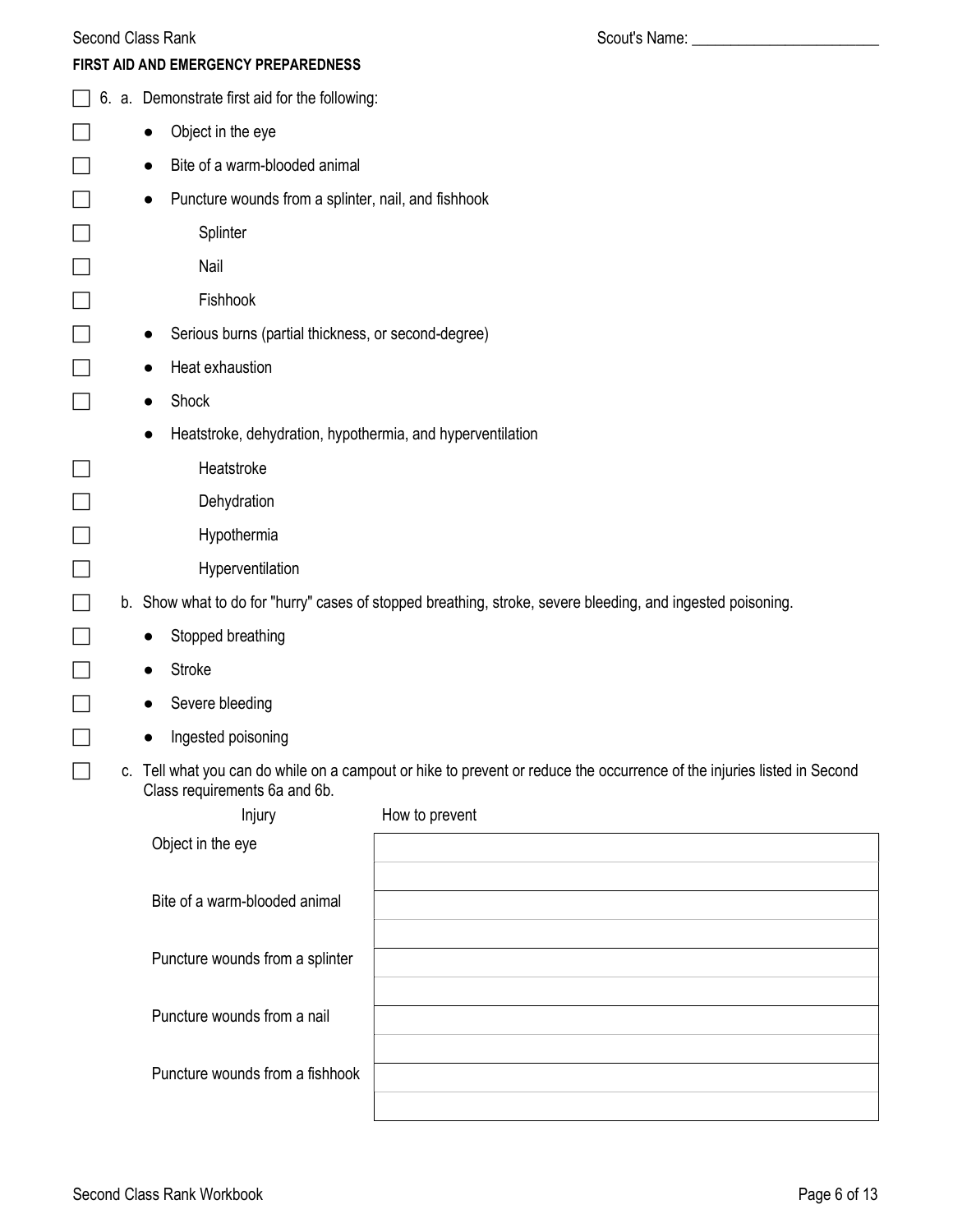| Second Class Rank  |                                                                                                         |
|--------------------|---------------------------------------------------------------------------------------------------------|
| Serious burns      |                                                                                                         |
| Heat exhaustion    |                                                                                                         |
| Shock              |                                                                                                         |
| Heatstroke         |                                                                                                         |
| Dehydration        |                                                                                                         |
| Hypothermia        |                                                                                                         |
| Hyperventilation   |                                                                                                         |
| Stopped breathing  |                                                                                                         |
| Stroke             |                                                                                                         |
| Severe bleeding    |                                                                                                         |
| Ingested poisoning |                                                                                                         |
|                    |                                                                                                         |
|                    | d. Explain what to do in case of accidents that require emergency response in the home and backcountry. |

Explain what constitutes an emergency and what information you will need to provide to a responder.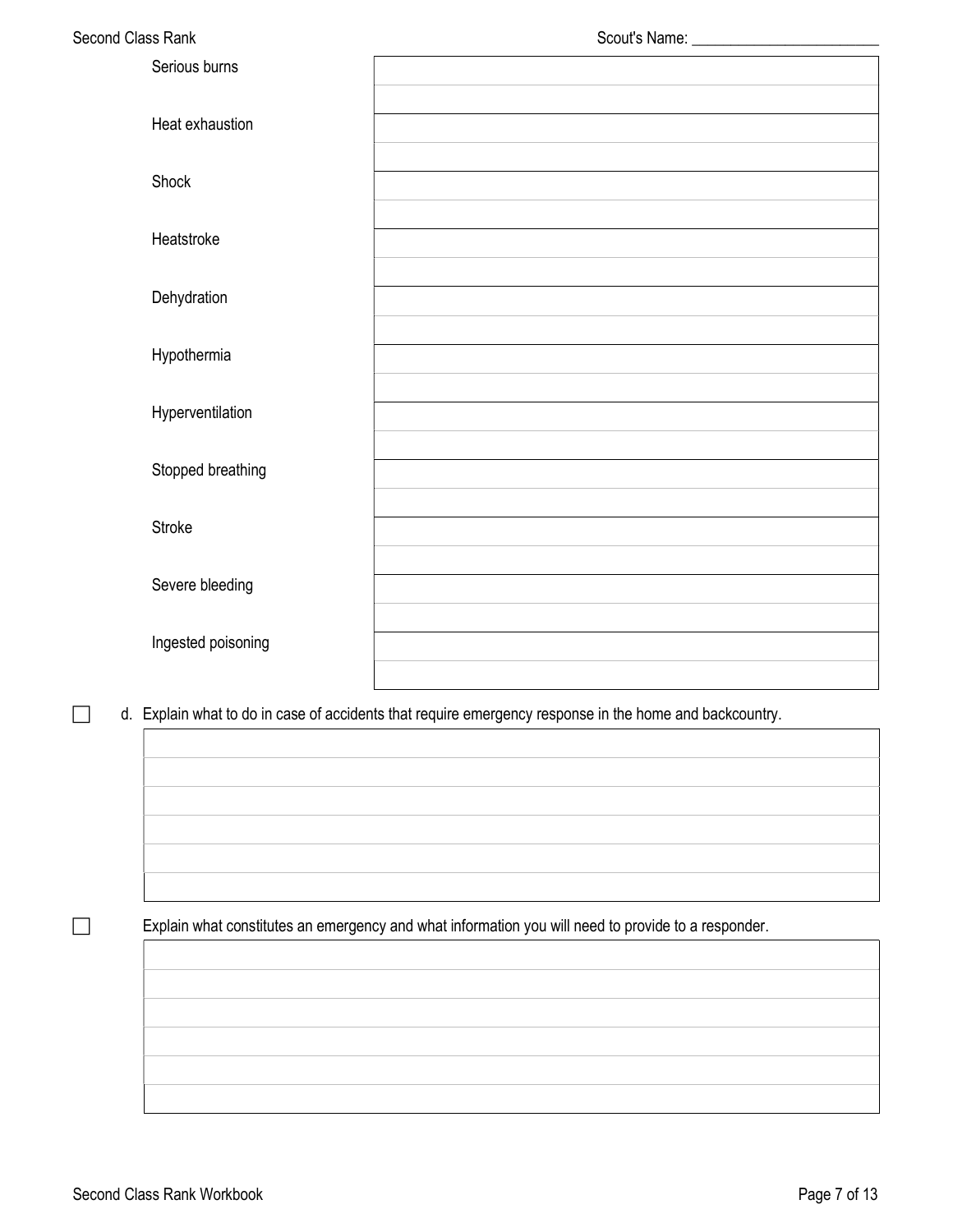| Second Class Rank |                                                                                                                        |                                                                                                                              |
|-------------------|------------------------------------------------------------------------------------------------------------------------|------------------------------------------------------------------------------------------------------------------------------|
|                   | e. Tell how you should respond if you come upon the scene of a vehicular accident.                                     |                                                                                                                              |
|                   |                                                                                                                        |                                                                                                                              |
|                   |                                                                                                                        |                                                                                                                              |
|                   |                                                                                                                        |                                                                                                                              |
|                   |                                                                                                                        |                                                                                                                              |
|                   |                                                                                                                        |                                                                                                                              |
| <b>FITNESS</b>    |                                                                                                                        |                                                                                                                              |
|                   | four weeks. Keep track of your activities.<br>(You can log your activities using the form at the end of this workbook) | 7. a. After completing Tenderfoot requirement 6c, be physically active at least 30 minutes each day for five days a week for |
|                   | b. Share your challenges and successes in completing Second Class requirement 7a.                                      |                                                                                                                              |
|                   |                                                                                                                        |                                                                                                                              |
|                   |                                                                                                                        |                                                                                                                              |
|                   |                                                                                                                        |                                                                                                                              |
|                   |                                                                                                                        |                                                                                                                              |
|                   |                                                                                                                        |                                                                                                                              |
|                   |                                                                                                                        | Set a goal for continuing to include physical activity as part of your daily life and develop a plan for doing so.           |
|                   |                                                                                                                        |                                                                                                                              |
|                   |                                                                                                                        |                                                                                                                              |
|                   |                                                                                                                        |                                                                                                                              |
|                   |                                                                                                                        |                                                                                                                              |
|                   |                                                                                                                        |                                                                                                                              |
|                   | practices that could be harmful to your health.                                                                        | c. Participate in a school, community, or troop program on the dangers of using drugs, alcohol, and tobacco and other        |
|                   | Program:<br>Date:                                                                                                      |                                                                                                                              |
|                   |                                                                                                                        |                                                                                                                              |
|                   |                                                                                                                        |                                                                                                                              |
|                   |                                                                                                                        | Discuss your participation in the program with your family, and explain the dangers of substance addictions.                 |
|                   |                                                                                                                        |                                                                                                                              |
|                   |                                                                                                                        |                                                                                                                              |
|                   |                                                                                                                        |                                                                                                                              |
|                   |                                                                                                                        |                                                                                                                              |
|                   |                                                                                                                        |                                                                                                                              |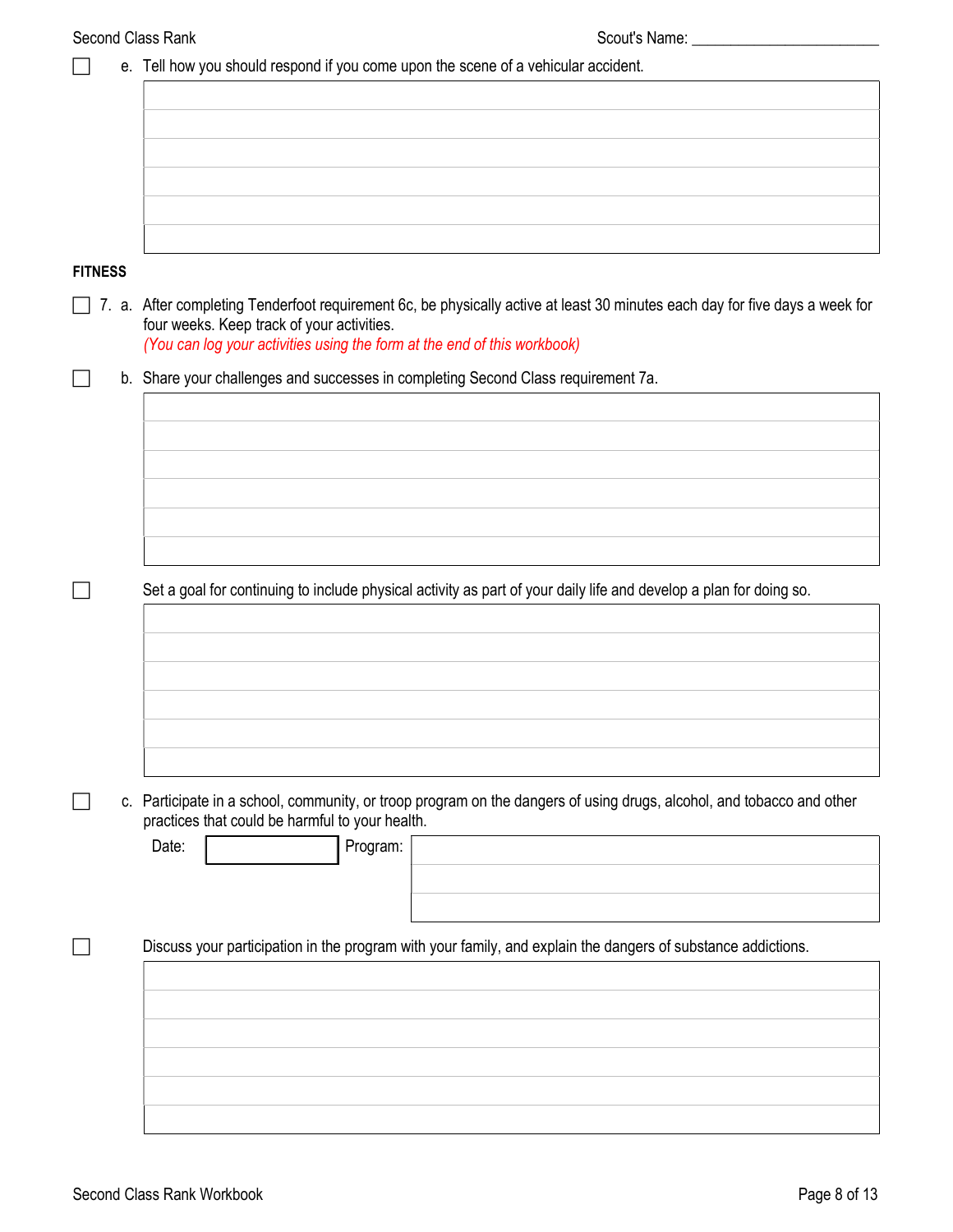|                    | Report to your Scoutmaster or other adult leader in your troop about which parts of the Scout Oath and Scout Law<br>relate to what you learned.                 |
|--------------------|-----------------------------------------------------------------------------------------------------------------------------------------------------------------|
|                    |                                                                                                                                                                 |
|                    |                                                                                                                                                                 |
|                    |                                                                                                                                                                 |
|                    |                                                                                                                                                                 |
| <b>CITIZENSHIP</b> |                                                                                                                                                                 |
|                    | 8. a. Participate in a flag ceremony for your school, religious institution, chartered organization, community, or Scouting<br>activity.                        |
|                    | b. Explain what respect is due the flag of the United States.                                                                                                   |
|                    |                                                                                                                                                                 |
|                    |                                                                                                                                                                 |
|                    | c. With your parents or guardian, decide on an amount of money that you would like to earn, based on the cost of a<br>specific item you would like to purchase. |
|                    | Amount:<br>What you want<br>to purchase::                                                                                                                       |
|                    | Develop a written plan to earn the amount agreed upon and follow that plan; it is acceptable to make changes to your<br>plan along the way.                     |
|                    |                                                                                                                                                                 |
|                    |                                                                                                                                                                 |
|                    |                                                                                                                                                                 |
|                    |                                                                                                                                                                 |
|                    |                                                                                                                                                                 |
|                    |                                                                                                                                                                 |
|                    |                                                                                                                                                                 |
|                    | Discuss any changes made to your original plan and whether you met your goal.                                                                                   |
|                    |                                                                                                                                                                 |
|                    |                                                                                                                                                                 |
|                    |                                                                                                                                                                 |
|                    |                                                                                                                                                                 |
|                    |                                                                                                                                                                 |
|                    |                                                                                                                                                                 |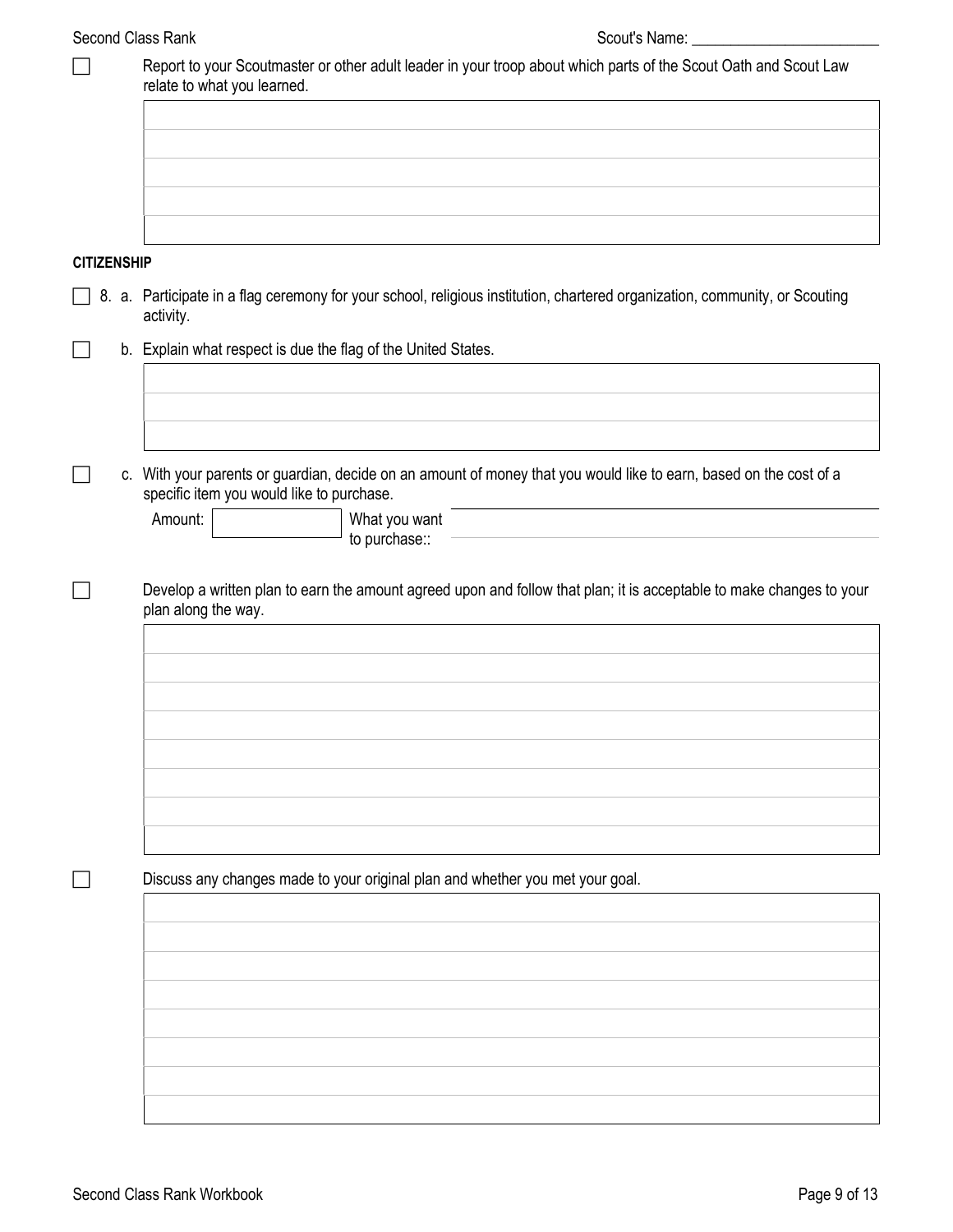|  |                           | Location                                                                                                  |          | Cost     | Best Place to Buy |                                                                                                               |
|--|---------------------------|-----------------------------------------------------------------------------------------------------------|----------|----------|-------------------|---------------------------------------------------------------------------------------------------------------|
|  | 1.                        |                                                                                                           |          |          |                   |                                                                                                               |
|  | 2.                        |                                                                                                           |          |          |                   |                                                                                                               |
|  | 3.                        |                                                                                                           |          |          |                   |                                                                                                               |
|  |                           |                                                                                                           |          |          |                   |                                                                                                               |
|  |                           | intended, save all or part of it, or use it for another purpose.                                          |          |          |                   | After completing Second Class requirement 8c, decide if you will use the amount that you earned as originally |
|  | Decision::                |                                                                                                           |          |          |                   |                                                                                                               |
|  |                           | e. Participate in two hours of service through one or more service projects approved by your Scoutmaster. |          |          |                   |                                                                                                               |
|  | Date                      | <b>Start Time</b>                                                                                         | End Time | Duration |                   | Project                                                                                                       |
|  |                           |                                                                                                           |          |          |                   |                                                                                                               |
|  |                           |                                                                                                           |          |          |                   |                                                                                                               |
|  |                           |                                                                                                           |          |          |                   |                                                                                                               |
|  |                           |                                                                                                           |          |          |                   |                                                                                                               |
|  |                           | Tell how your service to others relates to the Scout Oath.                                                |          |          |                   |                                                                                                               |
|  |                           |                                                                                                           |          |          |                   |                                                                                                               |
|  |                           |                                                                                                           |          |          |                   |                                                                                                               |
|  |                           |                                                                                                           |          |          |                   |                                                                                                               |
|  |                           |                                                                                                           |          |          |                   |                                                                                                               |
|  |                           |                                                                                                           |          |          |                   |                                                                                                               |
|  |                           |                                                                                                           |          |          |                   |                                                                                                               |
|  |                           |                                                                                                           |          |          |                   |                                                                                                               |
|  |                           |                                                                                                           |          |          |                   |                                                                                                               |
|  |                           |                                                                                                           |          |          |                   |                                                                                                               |
|  |                           |                                                                                                           |          |          |                   |                                                                                                               |
|  | PERSONAL SAFETY AWARENESS |                                                                                                           |          |          |                   |                                                                                                               |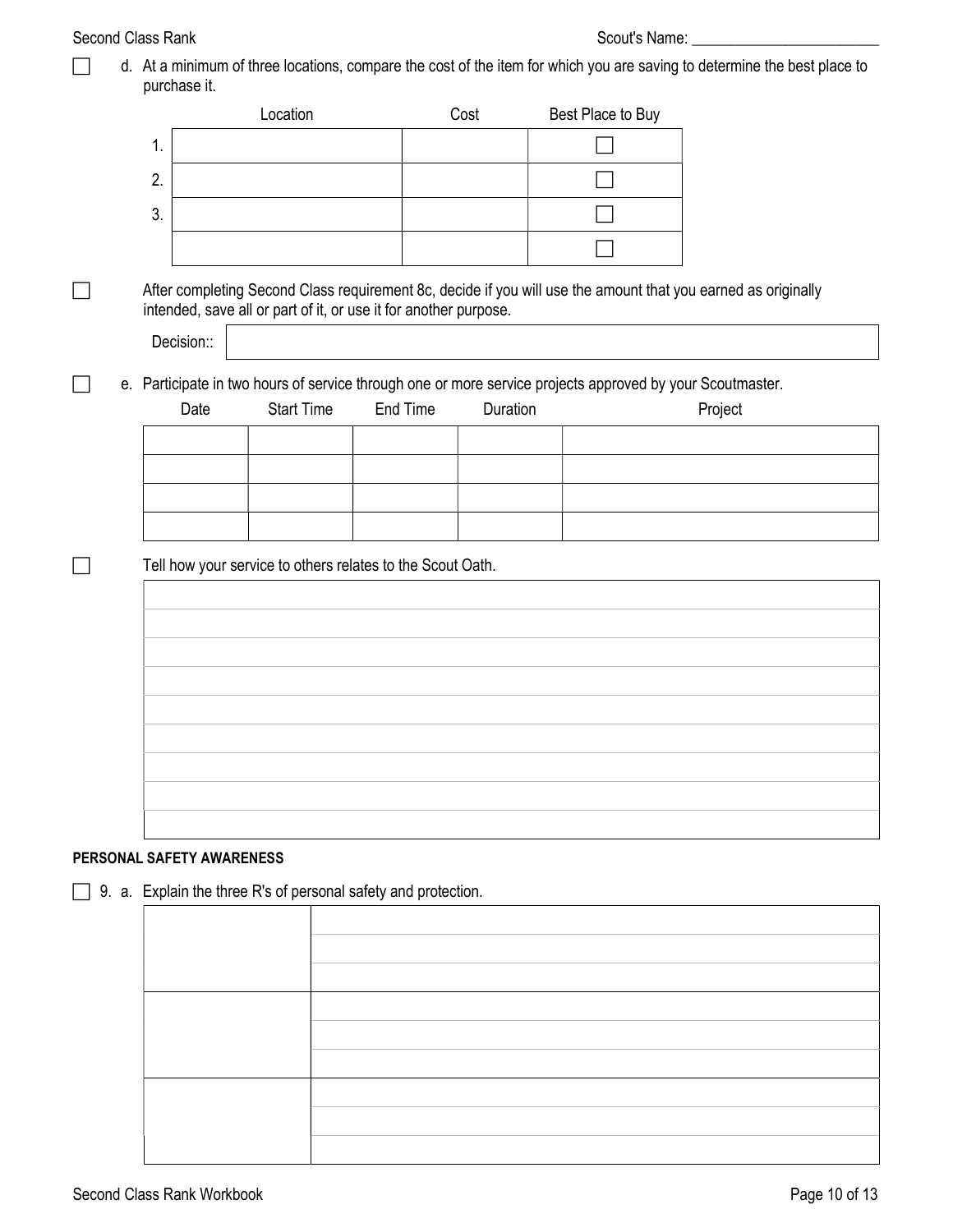## b. Describe bullying, tell what the appropriate response is to someone who is bullying you or another person.

#### SCOUT SPIRIT

□10. Demonstrate Scout spirit by living the Scout Oath and Scout Law. Tell how you have done your duty to God and how you have lived four different points of the Scout Law (not to include those used for Tenderfoot requirement 9) in your everyday life.

 Point of the Scout Law 1. 2. 3. 4. Duty to God

Points of the Scout Law used for Tenderfoot requirement 9: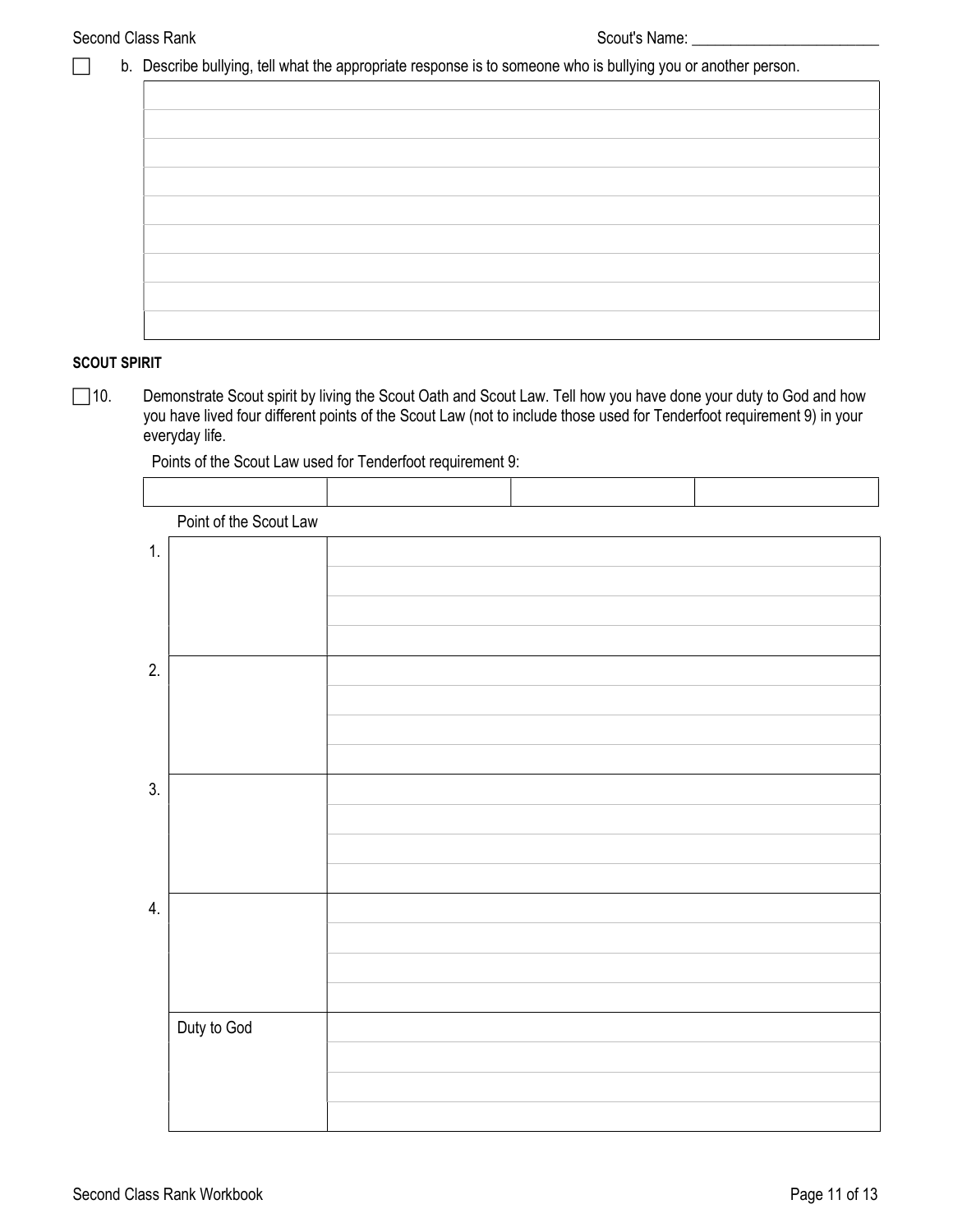#### Second Class Rank Scout's Name:  $\sim$  Scout's Name:  $\sim$  Scout's Name:

 11. While working toward the Second Class rank, and after completing Tenderfoot requirement 10, participate in a Scoutmaster conference

Date of Scoutmaster Conference:

□ 12. Successfully complete your board of review for the Second Class rank.

## NOTES:

- The requirements for Scout, Tenderfoot, Second Class, and First Class ranks may be worked on simultaneously; however, these ranks must be earned in sequence.
- Alternative requirements for the Tenderfoot rank are available for Scouts with physical or mental disabilities if they meet the criteria listed in the Scouts BSA Requirements book.

<sup>2</sup>If you use a wheelchair or crutches, or if it is difficult for you to get around, you may substitute "trip" for "hike" in requirements 3b and 3c.

<sup>3</sup> Under certain exceptional conditions, where the climate keeps the outdoor water temperature below safe levels the yearround, or where there are no suitably safe and accessible places (outdoors or indoors) within a reasonable traveling distance to swim at any time during the year, the council Scout executive and advancement committee may, on an individual Scout basis, authorize an alternative requirement for requirements 5b and 5c. The local council may establish appropriate procedures for submitting and processing these types of requests. All the other requirements, none of which necessitate entry in the water or entry in a watercraft on the water, must be completed as written.

When working on the Scout, Tenderfoot, Second Class, or First Class ranks, Scouts and Scouters should be aware of some vital information in the current edition of the Guide to Advancement (BSA publication 33088). Important excerpts from that publication can be downloaded from http://usscouts.org/advance/docs/GTA-Excerpts-Scout-Tenderfoot-2nd-1st.pdf. You can download a complete copy of the Guide to Advancement .from http://www.scouting.org/filestore/pdf/33088.pdf.

Second Class Rank Workbook Page 12 of 13